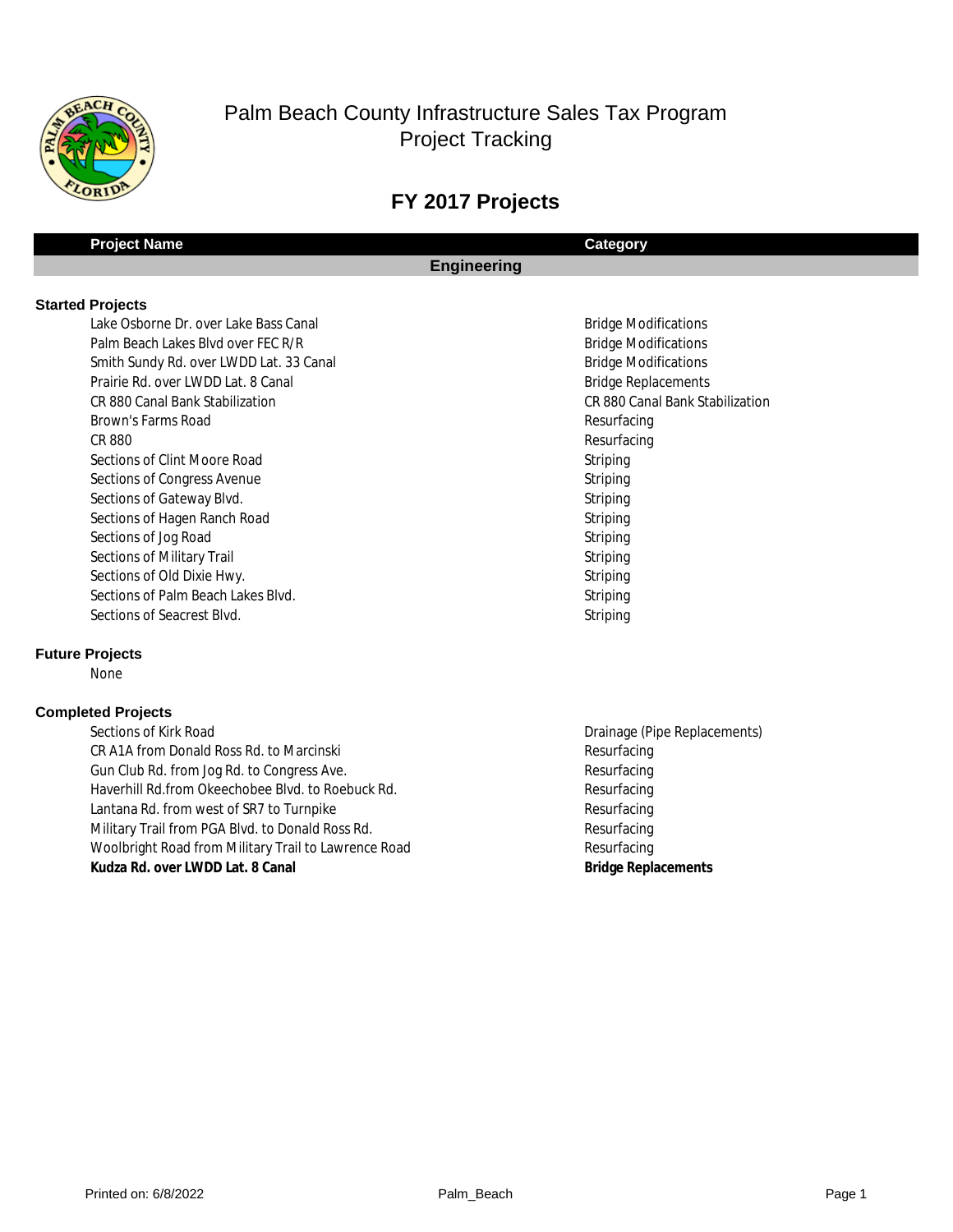

## **FY 2017 Projects**

| Project Name | Category                                       |
|--------------|------------------------------------------------|
|              | <b>Facilities Development &amp; Operations</b> |
|              |                                                |

#### **Started Projects**

**1752** Countywide ADA Renovations General Government Facilities General Government Facilities Housing Units for Homeless, Extremely Low Income, & Low Income Housing Courthouse Electronics System R&R/Command Center Judicial Judicial **14218 Evidence Building Sheriff - FDO** 11206 Headquarters R&R Sheriff - FDO 15218 Main Detention Center Electronics Sheriff - FDO

#### **Future Projects**

None

#### **Completed Projects**

Countywide Radio Replacement **Countywide Radio Replacement** General Government Facilities Radios Replacement Sheriff

#### **Parks and Recreation**

#### **Started Projects**

Lake Lytal Pool Facility Replacement **Accord Pool Facility Repair and Replacement** Aquatic Facility Repair and Replacement Santaluces Pool Facility Renovation **Accord Accord Accord Aquatic Facility Repair and Replacement** Loxahatchee Groves Septic System Replacement Sanitary Sewer and Septic System Replacement 1823 Community Park New Development (Paulette Burdick Park) New Park Development Sports Field Lighting Replacement - Countywide FY17 Sports Lighting Replacement West Boynton Park Athletic Field Renovation (FY18 & 23 - Transfer 18-07) Athletic Field Renovations Buttonwood Park Athletic Field Renovation (FY21 & 23 - Transfer #18-07) Athletic Field Renovations

#### **Future Projects**

None

#### **Completed Projects**

17466 Sunset Cove Amphitheater Sound System Replacement Public Building Repair Replacement and Expansion JPP Osborne Boundless Playground Surface Replacement Playground Replacement West Boynton Park Playground Surface Replacement **Playground Replacement** Playground Replacement 14204 Kreusler Park Restroom Replacement Restroom Replacement Lake Lytal Park Activity Building Playground Replacement **Playground Replacement** Playground Replacement 18463 Canal Point Community Center Septic System Replacement Sanitary Sewer and Septic System Replacement Playground Replacement - Countywide FY 17 Playground Replacement Therapeutic Recreation Pool Resurfacing Aquatic Facility Repair and Replacement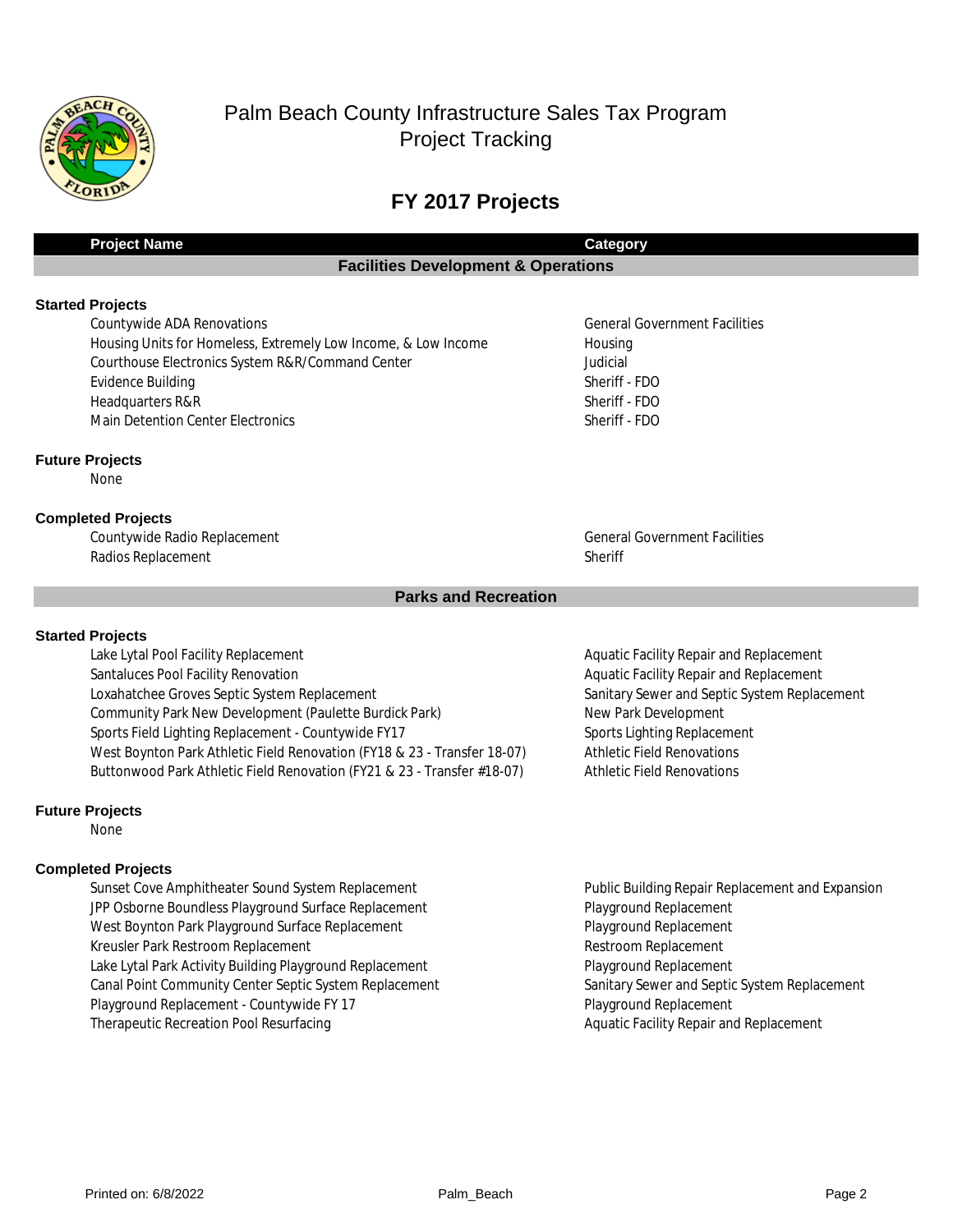

## **FY 2018 Projects**

## **Project Name Category**

## **Engineering**

#### **Started Projects**

159 Sections of Randolph Siding Rd. 2008 and 2009 Sections of Randolph Siding Rd. 2009 and 2009 Sections of Randolph Siding Rd. Various other locations Countywide **Drainage (Pipe Replacements)** Drainage (Pipe Replacements) 1561 Hood Road from Briarlake Dr. to W. of Turnpike Pathways 1580 Video Detection (80 +/- intersection) Signals and Signal Systems Signals and Signal Systems 1581 Street Lighting LED replacements - Countywide Street Lighting Street Lighting **1610 Sections of 10th Avenue North Striping 1611 Sections of 45th Street Striping** Striping **1607 Sections of Australian Avenue Striping 1599 Sections of Belvedere Road Striping** Striping **1598 Sections of Haverhill Road** Striping 1606 Sections of Hypoluxo Road Striping Striping Striping Striping Striping Striping Striping Striping Striping Striping Striping Striping Striping Striping Striping Striping Striping Striping Striping Striping Striping St Sections of Indiantown Road Striping Striping Striping Striping Striping Striping Striping Striping 1597 Sections of Lyons Road Striping **1609 Sections of Okeechobee Blvd.** Striping 1605 Sections of Palmetto Park Road Striping Striping Striping Striping Striping **1653 Sections of Summit Blvd.** Striping **1603** Sections of Yamato Road Striping Striping Striping Striping Striping Striping Striping Striping Striping Striping Striping Striping Striping Striping Striping Striping Striping Striping Striping Striping Striping St Wabasso Dr. over LWDD Lat. 2 Canal Bridge Replacements and Bridge Replacements 1578 Boynton Beach Blvd. & Seacrest Blvd. Signals and Signal Systems and Signal Systems Belvedere Rd over E-3 canal and a state of the state of the Bridge Replacements Bridge Replacements Prosperity Farms Rd. over SFWMD C-17 Canal and Bridge Replacements **1608 Sections of Lantana Road Striping** Sections of Lantana Road Striping

#### **Future Projects**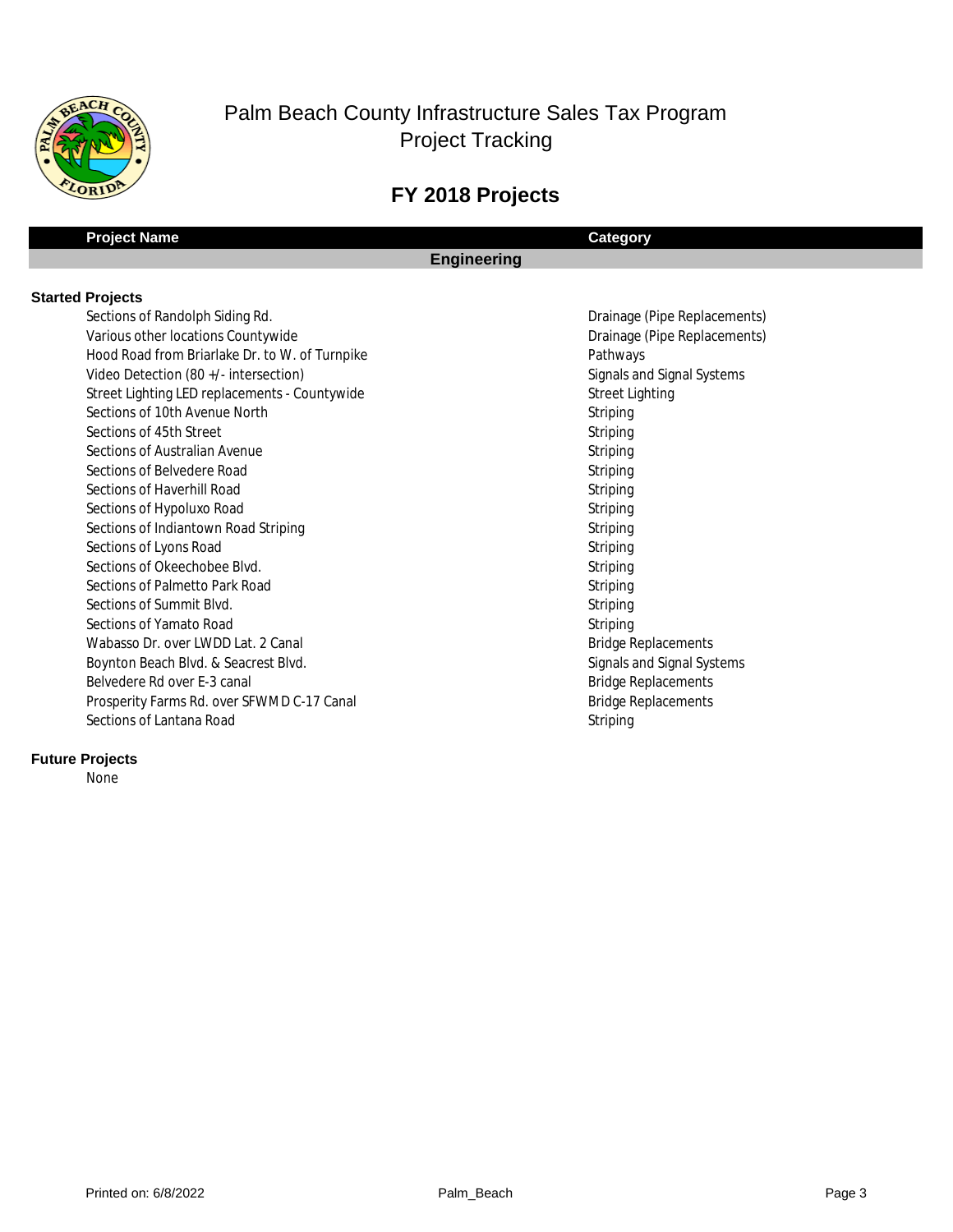

## **FY 2018 Projects**

| <b>Project Name</b>                                                   | Category                     |  |  |
|-----------------------------------------------------------------------|------------------------------|--|--|
| <b>Completed Projects</b>                                             |                              |  |  |
| Okeechobee Blvd. from Sem. Pratt Whitney Rd to Royal Palm Beach Blvd. | Resurfacing                  |  |  |
| Pratt Whitney Rd. from Indiantown Rd. to north County line            | Resurfacing                  |  |  |
| Cannon Gate (residential roads)                                       | Resurfacing                  |  |  |
| Northlake Blvd. from Military Trail to Beeline Hwy.                   | Resurfacing                  |  |  |
| Duda Extension from C.R. 880 to Gator Blvd.                           | Resurfacing                  |  |  |
| Old Boynton Rd. from Knuth Rd. to Congress Ave.                       | Resurfacing                  |  |  |
| Congress Ave. from Lake Ida Rd. to Summit Dr.                         | Resurfacing                  |  |  |
| Congress Ave. from Miner Rd. to south of Hypoluxo Rd.                 | Resurfacing                  |  |  |
| Community Dr. from Haverhill Rd. to Military Trail                    | Resurfacing                  |  |  |
| Military Trail from County Line to Palmetto Park Rd                   | Resurfacing                  |  |  |
| Randolph Siding Rd. from 110th to Jupiter Farms Rd.                   | Resurfacing                  |  |  |
| Sam Center Rd. from C.R. 880 to Gator Blyd.                           | Resurfacing                  |  |  |
| Summit Blvd from Military Tr to Congress Ave.                         | Resurfacing                  |  |  |
| Golf Road from Military Trail to Congress Ave.                        | Resurfacing                  |  |  |
| Military Tr. from Hypoluxo Rd. to Lake Worth Rd.                      | Resurfacing                  |  |  |
| Sections of Indiantown Road Pipe                                      | Drainage (Pipe Replacements) |  |  |
| Lawerence Rd. from Boynton Beach Blvd. to Lantana Rd.                 | Resurfacing                  |  |  |
| School Zone System Upgrade                                            | Signals and Signal Systems   |  |  |
| Blue Heron Blvd. & Riviera FS # 2                                     | Signals and Signal Systems   |  |  |
| <b>Facilities Development &amp; Operations</b>                        |                              |  |  |

#### **Started Projects**

Vehicle Replacement Detention Center Facilities R/R (Phases 3-5) Sheriff - FDO Four Points General Government Facilities

#### **Future Projects**

None

#### **Completed Projects**

None

## **Parks and Recreation**

Sheriff

#### **Started Projects**

13367 Ocean Inlet Park and Marina Renovation Public Building Repair Replacement and Expansion Beach Access Dune Crossover and Dock Repair and Replacement Bridge or Boardwalk Replacement Juno Park Septic System Replacement Sanitary Sewer and Septic System Replacement Sanitary Sewer and Septic System Replacement Bert Winters Park Redevelopment **Existing Park Redevelopment or Expansion** Playground Replacement - Countywide FY18 Playground Replacement Lake Ida West Park Septic System Replacement Sanitary Sewer and Septic System Replacement Okeeheelee Caretaker Septic System Replacement Sanitary Sewer and Septic System Replacement JBE Barn Painting and Rust Treatment **Public Building Repair Replacement and Expansion** Ocean Rescue Wooden Guard Tower Repair and Renovation **Public Building Repair Replacement and Expansion**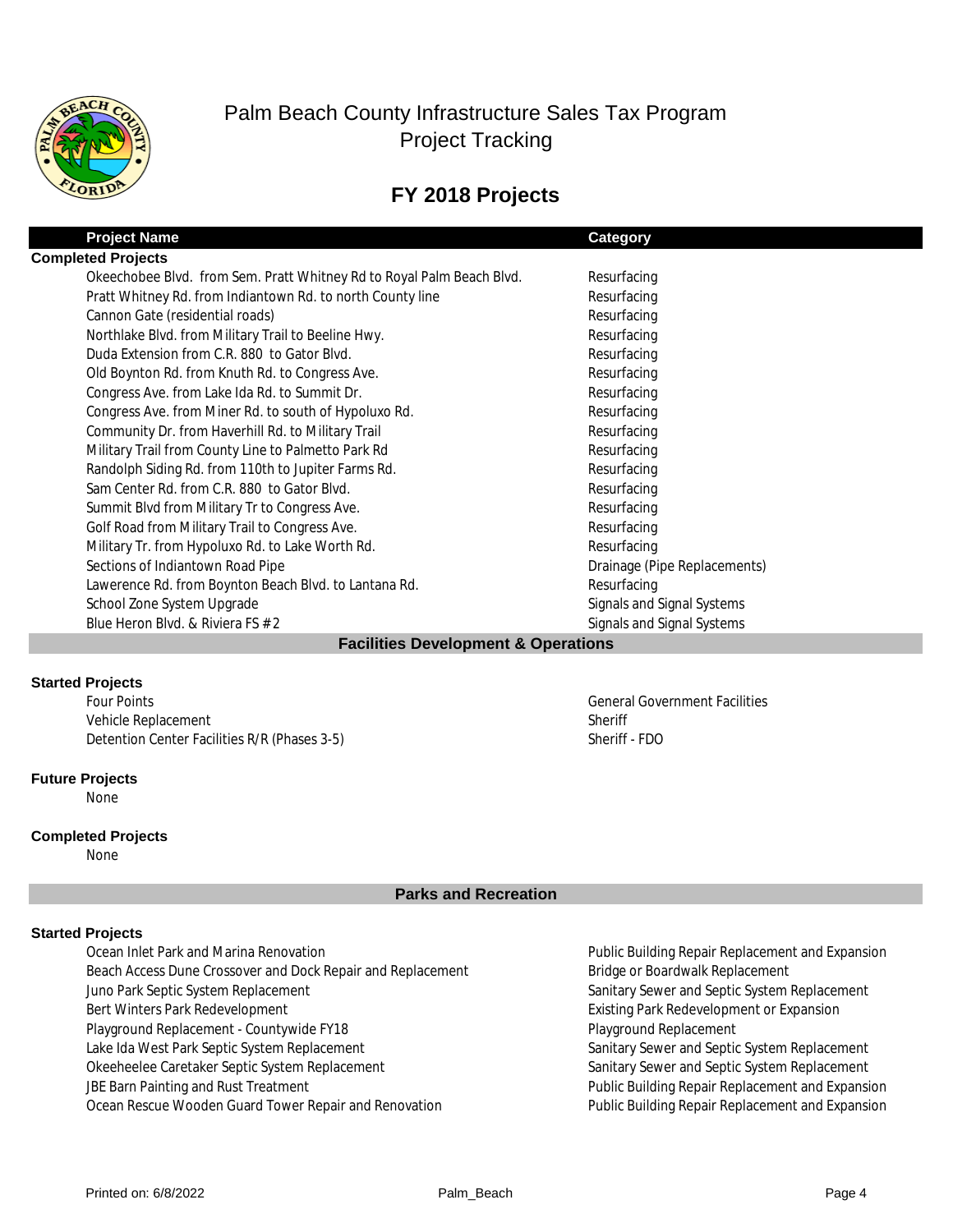

# **FY 2018 Projects**

| <b>Project Name</b>                                 | <b>Category</b>                                  |
|-----------------------------------------------------|--------------------------------------------------|
| <b>Completed Projects</b>                           |                                                  |
| Triangle Park Septic System Replacement             | Sanitary Sewer and Septic System Replacement     |
| Veterans Park Irrigation Well Replacement           | Sanitary Sewer and Septic System Replacement     |
| <b>BASCR Dog Park Pathway Repairs</b>               | Asphalt Paving and Striping                      |
| <b>BASCR Pathway Repairs</b>                        | Asphalt Paving and Striping                      |
| Cabana Colony Pathway Repairs                       | Asphalt Paving and Striping                      |
| Caloosa Park Pathway Repairs                        | Asphalt Paving and Striping                      |
| Dyer Park Pathway Repairs                           | Asphalt Paving and Striping                      |
| <b>Glades Pioneer Pathway Repairs</b>               | Asphalt Paving and Striping                      |
| JPP Pathway Repairs                                 | Asphalt Paving and Striping                      |
| Lake Ida Dog Park Pathway Repairs                   | Asphalt Paving and Striping                      |
| Okeeheelee Nature Center Pathway Repairs            | Asphalt Paving and Striping                      |
| Okeeheelee North Pathway Repairs                    | Asphalt Paving and Striping                      |
| Dubois Park Pedestrian Bridge Deck Replacement      | Bridge or Boardwalk Replacement                  |
| Cabana Colony Basketball Court Resurfacing          | Sport Court Replacement and Resurfacing          |
| West Boynton Skate Park Repair and Renovation       | Playground Replacement                           |
| JBE Sound System Replacement                        | Public Building Repair Replacement and Expansion |
| Jupiter Island Pavilion Replacement                 | <b>Group Pavilion Replacement</b>                |
| <b>BASCR Nature Trail Boardwalk Replacement</b>     | Bridge or Boardwalk Replacement                  |
| Jupiter Farms Park Septic System Replacement        | Sanitary Sewer and Septic System Replacement     |
| Sports Field Lighting Replacement - Countywide FY18 | Sports Lighting Replacement                      |
|                                                     |                                                  |

## **Future Projects**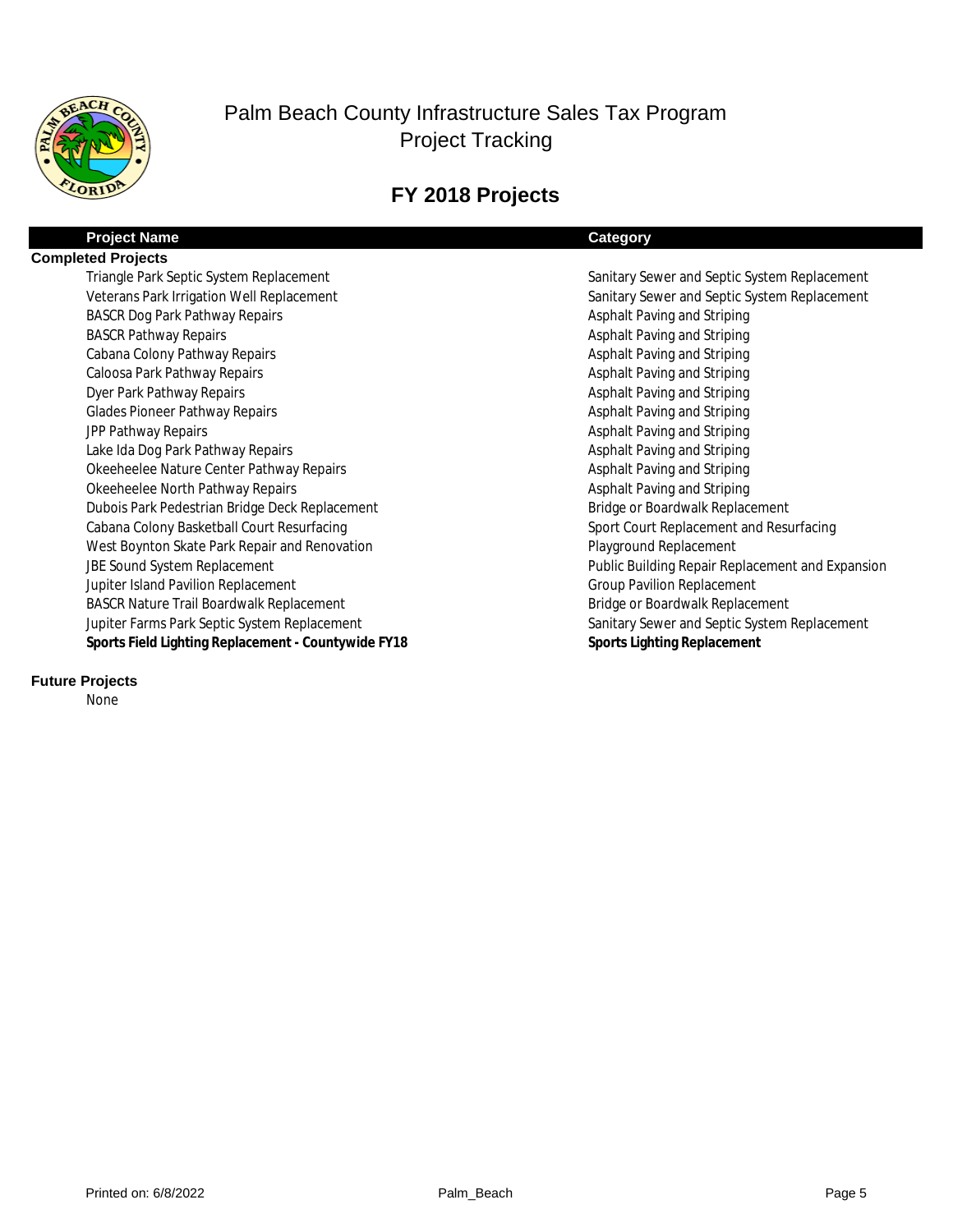

# **FY 2019 Projects**

## **Project Name Category**

## **Engineering**

SR-7 (Whitehorse Dr. to Hypoluxo Rd.) Street Lighting Street Lighting 1612 CR 880 (Old SR 80) Over C-51 Canal Bridge Replacements Florida Mango Rd. over LWDD Lat. 8 Canal Bridge Replacements and Bridge Replacements 1628 Street Lighting LED replacements - Countywide FY19 Street Lighting Street Lighting Congress Ave. over PBC Lat. 2 Canal Bridge Replacements Congress Ave. over PBC Lat. 2 Canal Bridge Replacements **1616** Congress Ave. over LWDD Lat. 24 Canal Bridge Replacements **Bridge Replacements** 1615 Sam Senter Rd. over Ocean Canal (SFWMD Lat. 13 Canal) Bridge Replacements A1A from US1 to Donald Ross **Draining and Training Construction** Drainage Improvements

## **Future Projects**

1620 Lantana Rd from I-95 to US-1 Resurfacing Services and the service of the services of the Resurfacing 1628 Belvedere Homes Street Lighting Street Lighting Street Lighting Street Lighting Street Lighting Street Lighting

## **Completed Projects**

net all the test of the test of the test of the test of the test of the test of the test of the test of the test of the test of the test of the test of the test of the test of the test of the test of the test of the test o Jog Road from Lake Ida Rd to Boynton Beach Blvd Resurfacing Pinehurst Dr. from Lake Worth Rd. to Forest Hill Blvd. Resurfacing Frederick Small Rd from Central Blvd. to Military Trail Resurfacing Frederick Small Rd. from Military Trail to Palmwood Rd. Resurfacing SW 18th St. from SR7 to Boca Rio Rd. Resurfacing Jog Rd. from Summit Blvd to Gun Club Rd. Resurfacing Woolbright Rd. from Lawerence Rd to Congress Ave. Resurfacing

## **Facilities Development & Operations**

## **Started Projects**

Animal Care & Control General Government Facilities **Control General Government Facilities** Central County Housing Resource Center **Housing Accompany** Housing Housing B607 Lake Worth West Substation Sheriff - FDO

#### **Future Projects**

None

## **Completed Projects**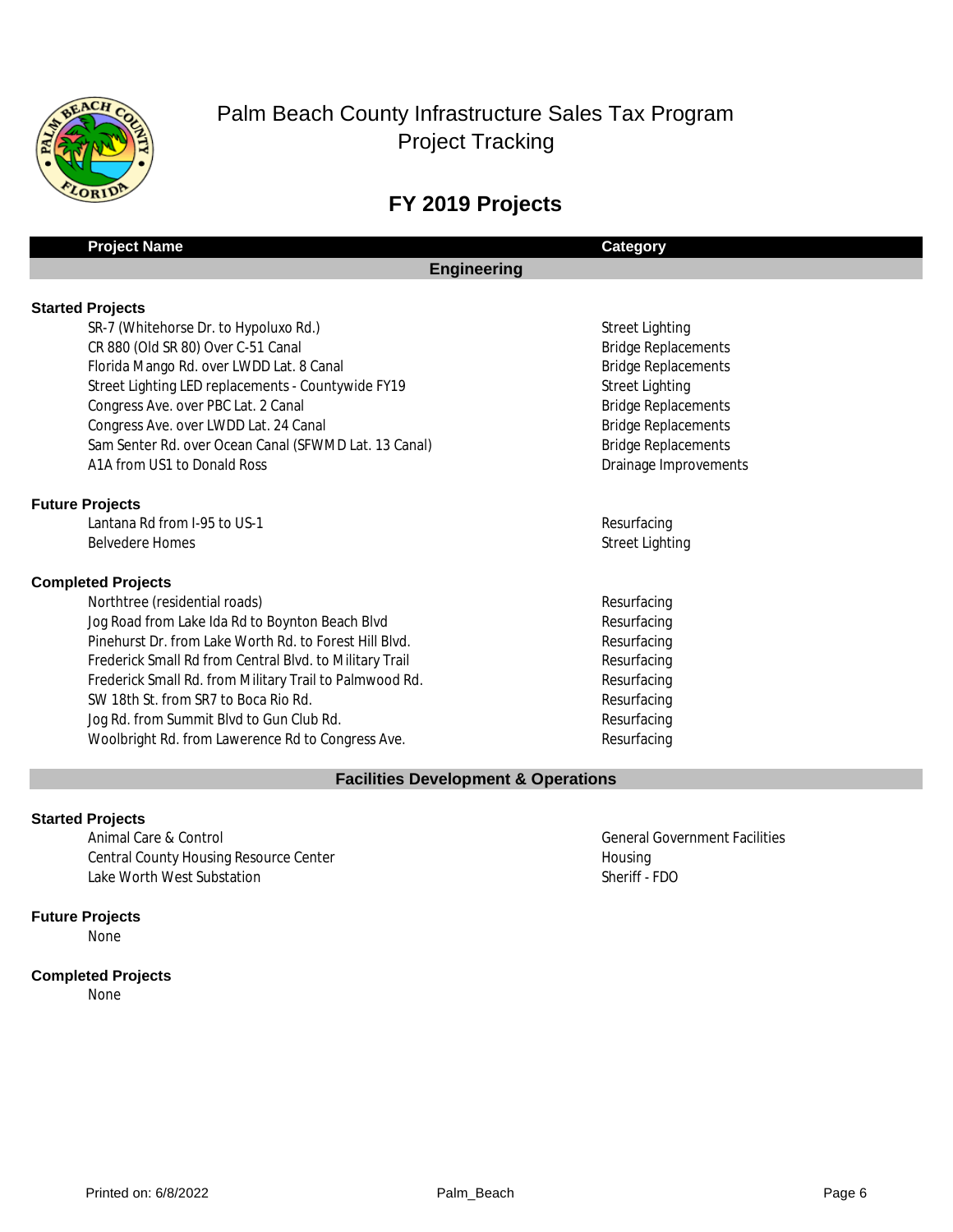

# **FY 2019 Projects**

## **Project Name Category**

## **Parks and Recreation**

#### **Started Projects**

Aqua Crest Aquatic Complex Major Renovation and Reconstruction Aquatic Facility Repair and Replacement Ocean Inlet Park Street/Parking Lot Lighting Replacement LED Lights Parking Lot Lighting Replacement Jupiter Farms Park Street/Parking Lot Lighting Replacement LED Lights Parking Lot Lighting Replacement West Boynton Parking Lot Light Replacement (Transfer #19-02) Parking Lot Lighting Replacement Sports Field Lighting Replacement - FY19 Sports Lighting Replacement - Sports Lighting Replacement Playground Replacement - Countywide FY19 Playground Replacement Playground Replacement

#### **Future Projects**

None

#### **Completed Projects**

Seminole Palms Pathways (Asphalt) **Asphalt Paving & Striping** Asphalt Paving & Striping West Jupiter Park Basketball Court Resurfacing Sport Court Replacement/Resurfacing Limestone Creek ADA Playground Surface Replacement Playground Replacement Playground Replacement Seminole Palms Parking Lot - Striping Asphalt Paving & Striping Asphalt Paving & Striping Ocean Inlet Pathways (Asphalt) **Asphalt Paving & Striping & Striping & Striping** Asphalt Paving & Striping West Boynton Park Parking Lot - Striping Asphalt Paving & Striping Asphalt Paving & Striping South Bay Park - Pathway Repairs Asphalt Paving & Striping & Striping & Striping & Striping Asphalt Paving & Striping South Inlet Parking Lot - Striping Asphalt Paving & Striping Asphalt Paving & Striping Asphalt Paving & Striping Veterans Memorial Park Parking Lot - Striping Asphalt Paving & Striping Asphalt Paving & Striping BASCR Boundless Playground Surface Replacement **No. 2018** Playground Replacement Okeeheelee North Roadways **Asphalt Paving & Striping** Controller and the Striping Asphalt Paving & Striping **Asphalt Paving & Striping**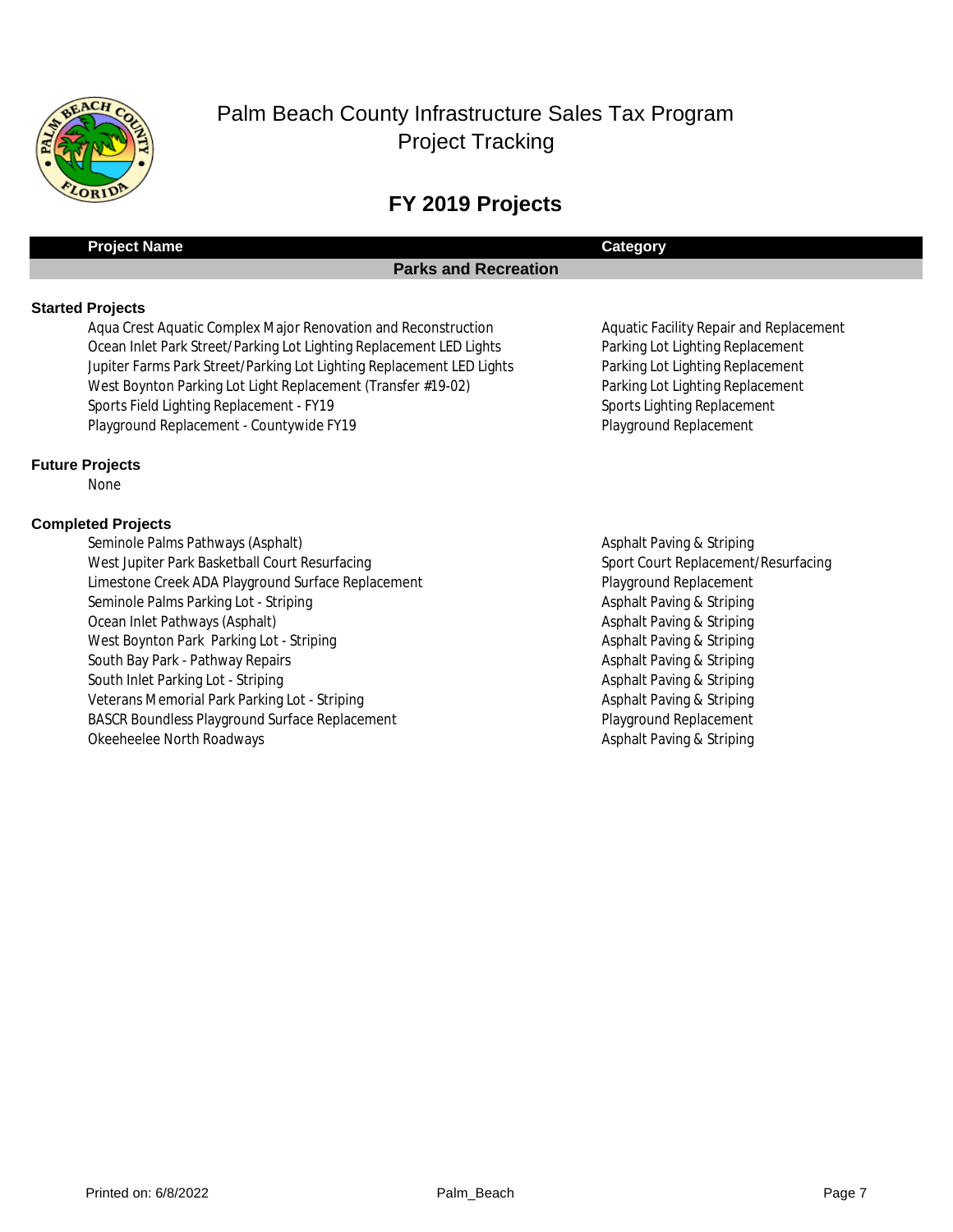

# **FY 2020 Projects**

| <b>Project Name</b>                                                            | <b>Category</b>            |
|--------------------------------------------------------------------------------|----------------------------|
| <b>Engineering</b>                                                             |                            |
| <b>Started Projects</b>                                                        |                            |
| 6th Ave. So. over Lake Osborne (LWDD E-4 Canal) (S Br/ East bound)             | <b>Bridge Replacements</b> |
| Florida Mango Rd. over LWDD Lat. 9 Canal                                       | <b>Bridge Replacements</b> |
| Congress Avenue at Palm Beach Lakes Blvd. (FY21&23 - Transfer #20-02)          | Drainage Improvements      |
| Lake Ida Rd from Congress Ave to Swinton Ave.                                  | Resurfacing                |
| Congress Ave. north of Linton Blvd.                                            | Drainage Improvements      |
| Sections of Lawrence Road                                                      | Striping                   |
| Sections of Donald Ross Road                                                   | Striping                   |
| <b>Future Projects</b>                                                         |                            |
| Boca Rio Rd. from S.W. 18th St. to Glades Rd.                                  | Resurfacing                |
| San Castle                                                                     | <b>Street Lighting</b>     |
| Countywide Street Lighting FY20 (frmly Boca Chase Drive (Cain Blvd. to 102 Way | <b>Street Lighting</b>     |
| South) Lake Worth Road (at Pinehurst Drive))                                   |                            |
| Sections of Lake Ida Road                                                      | Striping                   |
| <b>Completed Projects</b>                                                      |                            |
| Okeechobee Blvd from Royal Palm Beach Blvd. to Wildcat Way                     | Resurfacing                |
| High Ridge Road from Hypoluxo Rd to Lake Osbourne Dr                           | Resurfacing                |
| Central Blvd. from Indian Creek Parkway to Indiantown Rd.                      | Resurfacing                |
| Lyons Rd from Hillsboro Canal to Boca Lago Blvd.                               | Resurfacing                |
| Prosperity Farms Rd. from Northlake Blvd. to Alamanda Dr.                      | Resurfacing                |
| Alexander Run from Randolph Siding Rd. to Indiantown Rd. (Transfer #20-12)     | Resurfacing                |
|                                                                                |                            |

#### **Facilities Development & Operations**

## **Started Projects**

South County Admin Complex Redevelopment General Government Facilities

## **Future Projects**

None

## **Completed Projects**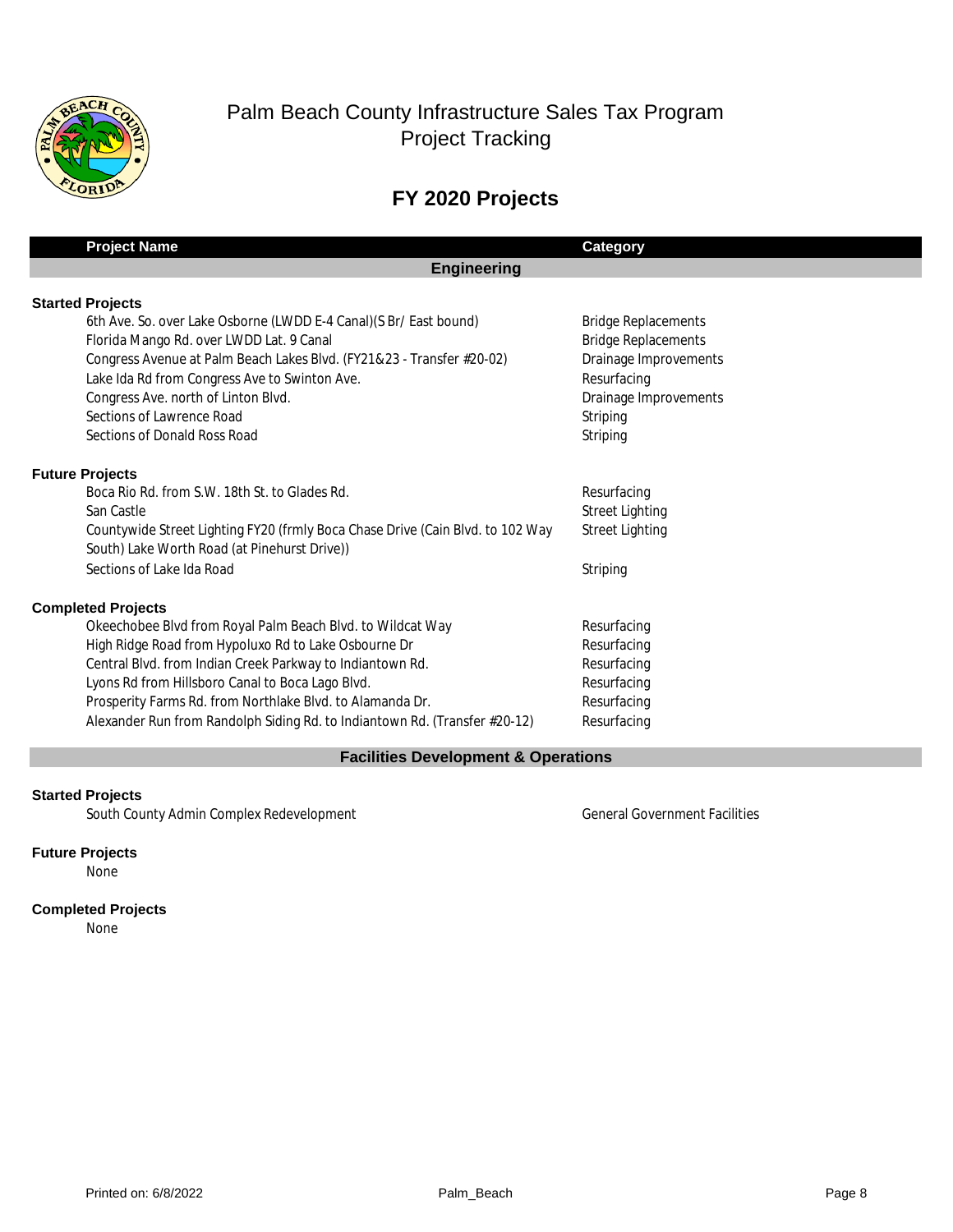

## **FY 2020 Projects**

## **Project Name Category**

## **Parks and Recreation**

#### **Started Projects**

Sports Lighting Replacement Countywide FY20 Sports Lighting Replacement Dyer Park Athletic Field Renovation **Athletic Field Renovations** Athletic Field Renovations Caloosa Park Athletic Field Renovation **Athletic Field Renovations** Athletic Field Renovations **The Athletic Field Renovation Athletic Field Renovations** Athletic Field Renovations Loggers Run Park Athletic Field Renovation **Athletic Field Renovations** Athletic Field Renovations Samuel Friedland District Park Expansion Existing Park Redevelopment or Expansion Existing Park Redevelopment or Expansion The Boat Ramp Replacement The State of the State of Test Water Boat Ramps and Test Archives and Test Archives Archives and Test Archives and Test Archives and Test Archives and Test Archives and Test Archives and Test Arch Countywide Fencing Replacement **Fencing Replacement** Fencing Replacement Duncan Padget Maintenance Office Septic System Replacement Sanitary Sewer and Septic System Replacement JPP Triplex Building Replacement **The Contract of Contract Public Building Repair Replacement and Expansion** Lake Biwa Pavilion Replacement **The Contract of Contract Contract Contract Contract Contract Contract Contract Contract Contract Contract Contract Contract Contract Contract Contract Contract Contract Contract Contract Con** Westgate Park Restroom and Athletic Field Renovation Existing Park Redevelopment or Expansion Dubois Park Var Historic Building Repair and Renovation **Public Building Repair Replacement and Expansion** Caloosa Park Septic System Replacement Sanitary Sewer and Septic System Replacement Gulfstream Park Septic System Replacement Sanitary Sewer and Septic System Replacement Sanitary Sewer and Septic System Replacement

#### **Future Projects**

Caloosa Park Racquetball Court Replacement Sport Court Replacement and Resurfacing

#### **Completed Projects**

Santaluces Pathway Repairs **Asphalt Paving and Striping Asphalt Paving and Striping** West Boynton Park Pathway (Asphalt) Asphalt Paving and Striping and Striping and Striping and Striping and Striping and Striping and Striping and Striping and Striping and Striping and Striping and Striping and Striping an Veterans Park Pathway Repairs **Asphalt Pathway Repairs Asphalt Paving and Striping** Asphalt Paving and Striping John Stretch Roadway Repairs **Asphalt Paving and Striping** Asphalt Paving and Striping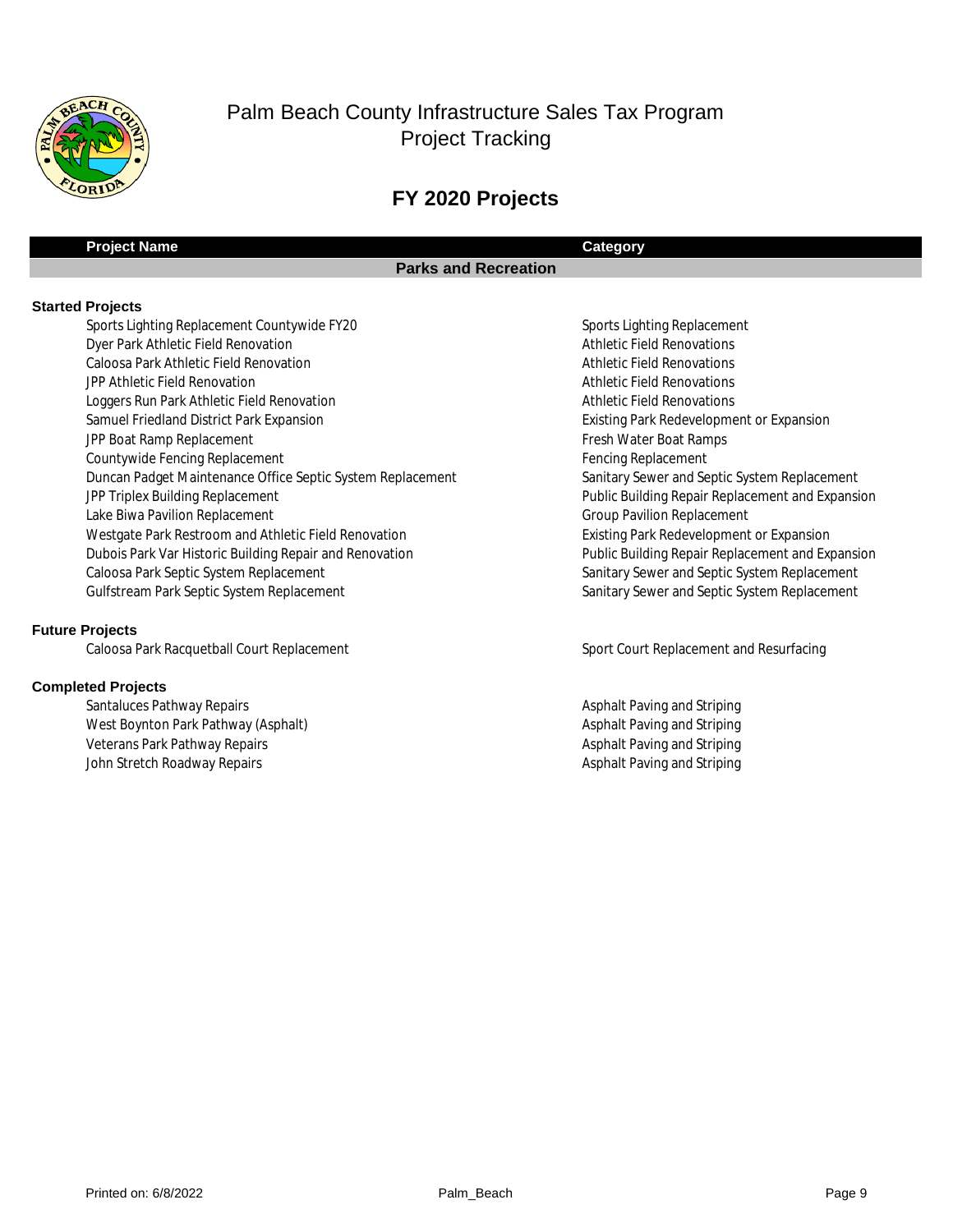

## **FY 2021 Projects**

| <b>Engineering</b> |  |
|--------------------|--|
|                    |  |
|                    |  |

|  | <b>Started Projects</b> |
|--|-------------------------|
|--|-------------------------|

| Hypoluxo Rd. from Military Trail to U.S. 1                                        | Resurfacing         |
|-----------------------------------------------------------------------------------|---------------------|
| Belvedere Rd. from Benoist Farms to Jog Rd.                                       | Resurfacing         |
| El Clair Ranch Rd from Lake Ida Rd. to Woolbright Rd.                             | Resurfacing         |
| Crestwood Blvd. from Folsom Rd. to Okeechobee Blvd.                               | Resurfacing         |
| Folsom Rd from Crestwood Blvd. to Okeechobee Blvd.                                | Resurfacing         |
| Lantana Rd. from Fla. Turnpike to Hagen Ranch Rd                                  | Resurfacing         |
| Australian Ave. from Banyan St. to 45th St.                                       | Drainage In         |
| Belvedere Road canal piping and sidewalk addition (62nd Dr. N. to Haverhill park) | Pathways            |
| Seacrest Blvd from Gulfstream Blvd. to Hypoluxo Rd.                               | Resurfacing         |
| Woolbright Rd. from Congress Ave to Federal Hwy.                                  | Resurfacing         |
| Le Chalet Blvd. & Military Trail                                                  | Signals and         |
| Hypoluxo Road & Military Trail                                                    | Signals and         |
| Jupiter Beach Rd. over Branch of ICWW (934125)                                    | <b>Bridge Repl</b>  |
| Countywide Street Lighting FY21 (frmly Military Trail (Lake Worth to Clint Moore) | <b>Street Light</b> |
| Garden Rd. from Bee Line Hwy. to Investment Ln.                                   | Resurfacing         |

**Project Name Category**

#### **Future Projects**

 Bridge Replacements Corkscrew Blvd. over SFWMD Miami Canal (934502) Drainage Improvements Haverhill Rd from Lake Worth Road to 10th Ave. Resurfacing Congress Ave. from Palm Beach Lakes to 45th St. Signals and Signal Systems Atlantic Avenue & Hamlet Drive Signals and Signal Systems 45th Street (Military Tr. to Broadway) SR-7 High Mast Towers Rehab (Hypoluxo to N. of Lake Worth Rd.) Street Lighting Street Lighting Southern Blvd. Pines / Wallis Rd. west

#### **Completed Projects**

 Signals and Signal Systems Old Boynton & Military Trail Resurfacing Davis Road from Melaleuca Ln. to Lake Worth Rd. Bridge Modifications Donald Ross Rd. over Cypress Creek (N Br) (934128) Bridge Modifications Donald Ross Rd. over Cypress Creek (S Br) (934129) Resurfacing Hatton Hwy. from Gator Blvd. to State Rd 80 Resurfacing Curlee Rd. from State Rd 80 to West Sugar House Rd.

# Orainage Improvements ignals and Signal Systems ignals and Signal Systems Bridge Replacements Street Lighting

#### **Facilities Development & Operations**

#### **Started Projects**

None

#### **Future Projects**

None

#### **Completed Projects**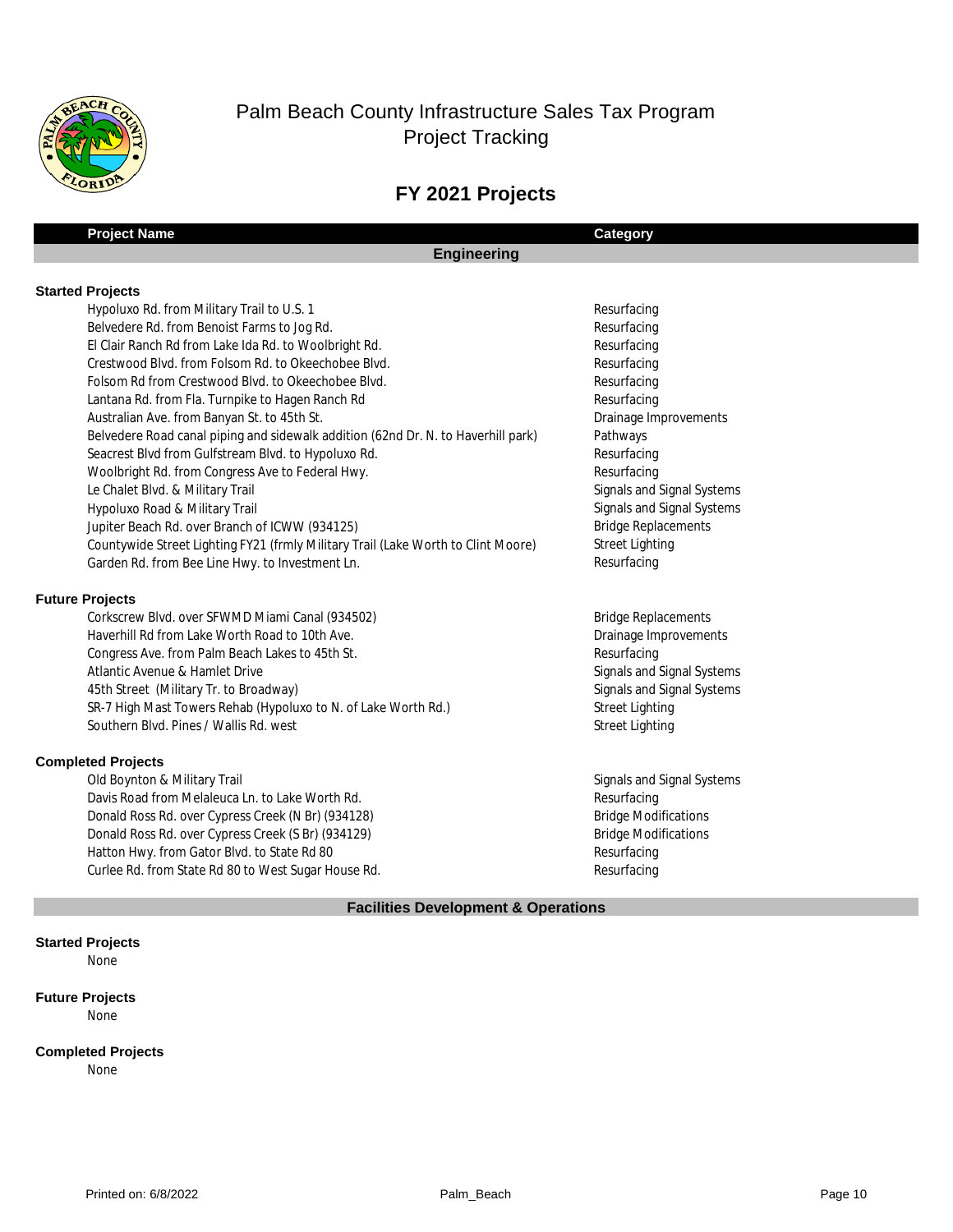

## **FY 2021 Projects**

#### **Project Name Category**

#### **Parks and Recreation**

#### **Started Projects**

Canyon District Park New Park Development T132 Group Pavilion Replacement Countywide Picnic Shelter Replacement T142 Parking Lot Lighting Replacement Ocean Reef Park Parking Lot Light Replacement T011 Sports Lighting Replacement Sports Lighting Replacement Countywide FY21 T145 Parking Lot Lighting Replacement Carlin Park Parking Lot Light Replacement T146 Group Pavilion Replacement Sunset Cove Pavilion Replacement T147 Group Pavilion Replacement Carlin Beach Pavilion Replacement T148 Group Pavilion Replacement JPP Center Drive Pavilion Replacement T153 Parking Lot Lighting Replacement Buttonwood Parking Lot Light Replacement Glades Pioneer Park Athletic Field Renovation **Athletic Field Renovations** Athletic Field Renovations **T200 Duncan Padgett Park Picnic Area Improvements Group Pavilion Replacement Group Pavilion Replacement** Glades Pioneer Park Asphalt Repair and Expansion Asphalt Paving and Striping and Striping Lake Lytal Park Septic System Replacement Okeeheelee Park South Expansion Caloosa Park Light Replacement Morikami Park Septic System Replacement

#### **Future Projects**

Lake Lytal Multipurpose Complex Building Replacement the complex of the complex of the pair Replacement and Expansion Okeeheelee Park Soccer Complex Building Replacement the state of the state of the Public Building Repair Replacement and Expansion T131 Public Building Repair Replacement and Expansion Lake Lytal Park Maintenance Building Replacement T135 Restroom Replacement Canal Point Restroom Replacement T136 Restroom Replacement John Stretch Pavilion Restroom Replacement T137 Restroom Replacement Juno Park Restroom Replacement T138 Restroom Replacement Triangle Park Restroom Replacement Lake Lytal Park Racquetball Court Replacement with the surfacing state of the Sport Court Replacement and Resurfacing T140 Fresh Water Boat Ramps BASCR Boat Ramp Replacement T141 Parking Lot Lighting Replacement Jupiter Beach Park Parking Lot Light Replacement T143 Existing Park Redevelopment or Expansion South Bay RV Campground Electrical Upgrade Lake Ida Park Maintenance Building Replacement Lake Lytal Softball Complex Building Replacement

#### **Completed Projects \*(Note Removed from Project Plan)**

T150 Sport Court Replacement and Resurfacing Duncan Padget Park Racquetball Court Replacement

Parking Lot Lighting Replacement Sanitary Sewer and Septic System Replacement Sunset Cove Amphiteater Stage Renovations **Public Building Repair Replacement and Expansion** Existing Park Redevelopment or Expansion Sanitary Sewer and Septic System Replacement

> Public Building Repair Replacement and Expansion Public Building Repair Replacement and Expansion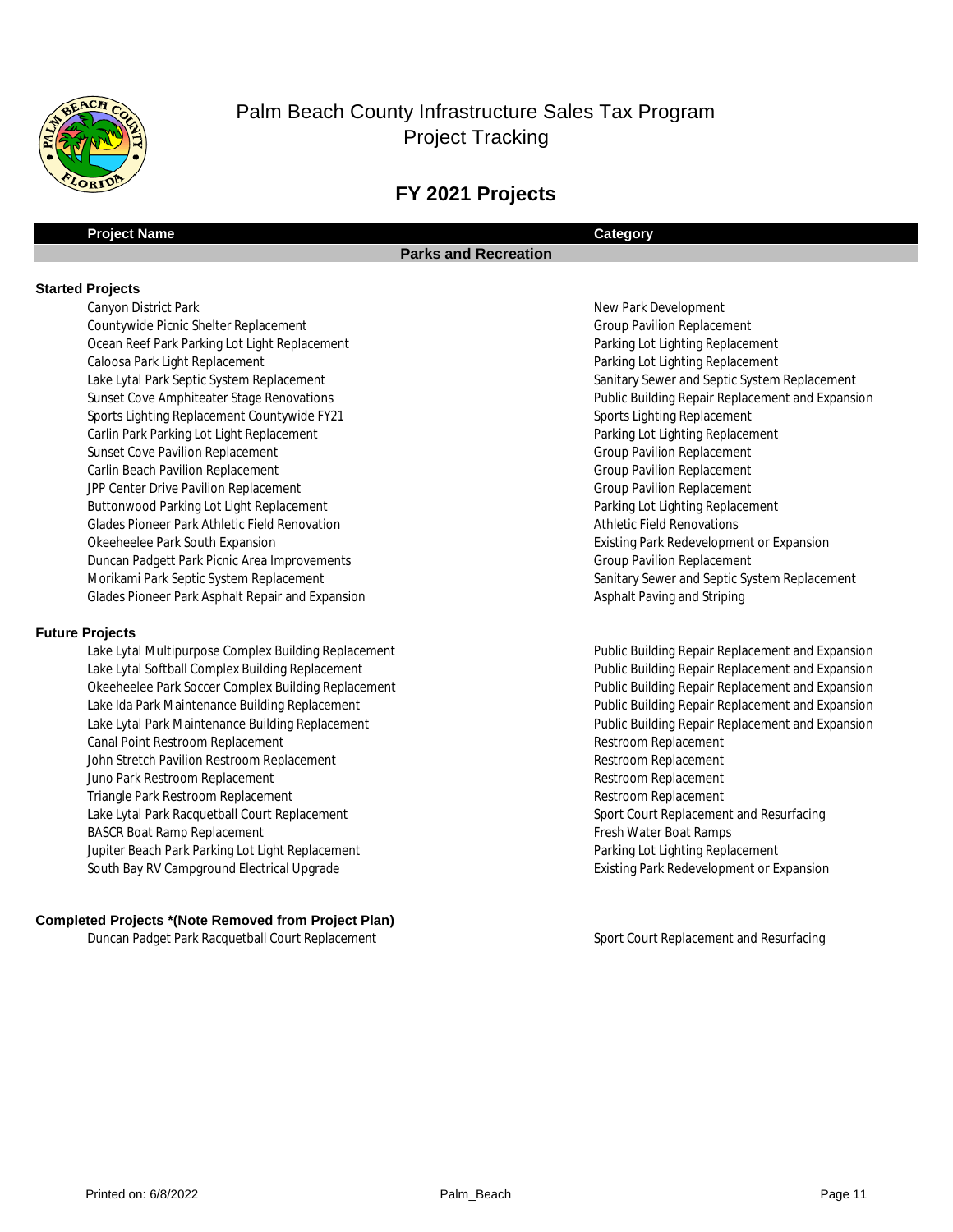

# **FY 2022 Projects**

| <b>Project Name</b>                                          | Category                    |  |
|--------------------------------------------------------------|-----------------------------|--|
| <b>Engineering</b>                                           |                             |  |
|                                                              |                             |  |
| <b>Started Projects</b>                                      |                             |  |
| Palmetto Park Rd. from Glades Rd. to Crawford Blvd.          | Resurfacing                 |  |
| Jog Rd. from Linton Blvd to Lake Ida Rd                      | Resurfacing                 |  |
| 10Th Ave N. from Pinehurst Dr. to Haverhill Rd.              | Resurfacing                 |  |
| Palm Beach Lakes Blvd. from I-95 to U.S. 1                   | Resurfacing                 |  |
| Belvedere Rd. from Jog Rd. to Haverhill Rd.                  | Resurfacing                 |  |
| Westgate Ave. from Military Trail to Congress Ave.           | Resurfacing                 |  |
| S.W. 8th St. from S.W. 65th Ave. to Boca Rio Rd.             | Resurfacing                 |  |
| Sandy Run Rd. from 120th Place N. to Jupiter Farms Rd.       | Resurfacing                 |  |
| Pipers Glen Blvd. from Jog Rd. to Military Trail             | Resurfacing                 |  |
| Fla Mango Rd. from Belvedere Rd. to N. of Old Okeechobee Rd. | Resurfacing                 |  |
| Jog Rd. from Glades Rd. to Yamato Rd.                        | Resurfacing                 |  |
| Palm Beach Lakes Blvd. from Okeechobee Blvd. to I-95         | Resurfacing                 |  |
| Summit Blvd. & Haverhill Road                                | Signals and Signal Systems  |  |
| Lantana Road & Congress Avenue                               | Signals and Signal Systems  |  |
| CR-700 over SFWMD L-13 Canal                                 | <b>Bridge Modifications</b> |  |
| CR-880 over SFWMD L-14 Canal @ 6 Mile Bend                   | <b>Bridge Modifications</b> |  |
| <b>Future Projects</b>                                       |                             |  |
| Belvedere Rd. Canal Piping                                   | Belvedere Rd. Canal Piping  |  |
| Barwick Rd. over LWDD Lat. 30 Canal                          | <b>Bridge Modifications</b> |  |
| Summit Blvd. over C-51 Canal                                 | <b>Bridge Replacements</b>  |  |
| Seminole Colony east (Okeechobee/Military)                   | Drainage Improvements       |  |
| Seminole Colony west (Okeechobee/Military)                   | Drainage Improvements       |  |
| Center St. from Old Dixie Highway to Alt. A1A                | Pathways                    |  |
| Prosperity Farms Rd. from Hood Rd. to Donald Ross Rd.        | Resurfacing                 |  |
| Lantana Rd. from Hagen Ranch Rd. to I-95                     | Resurfacing                 |  |
| Military Trail from Palmetto Park Rd to Clint Moore Rd.      | Resurfacing                 |  |
| Boynton Beach Blvd. & Military Trail                         | Signals and Signal Systems  |  |
| SR 7 (Glades to SW 18th Avenue)                              | Signals and Signal Systems  |  |
| Limestone Creek                                              | <b>Street Lighting</b>      |  |
| Countywide Street Lighting FY22                              | <b>Street Lighting</b>      |  |
| Sections of Linton Blvd.                                     | Striping                    |  |
| Sections of Woolbright Road                                  | Striping                    |  |
| <b>Completed Projects *(Note Removed from Project Plan)</b>  |                             |  |

Clint Moore Rd. over LWDD E-4 Canal and Bridge Modifications by Bridge Modifications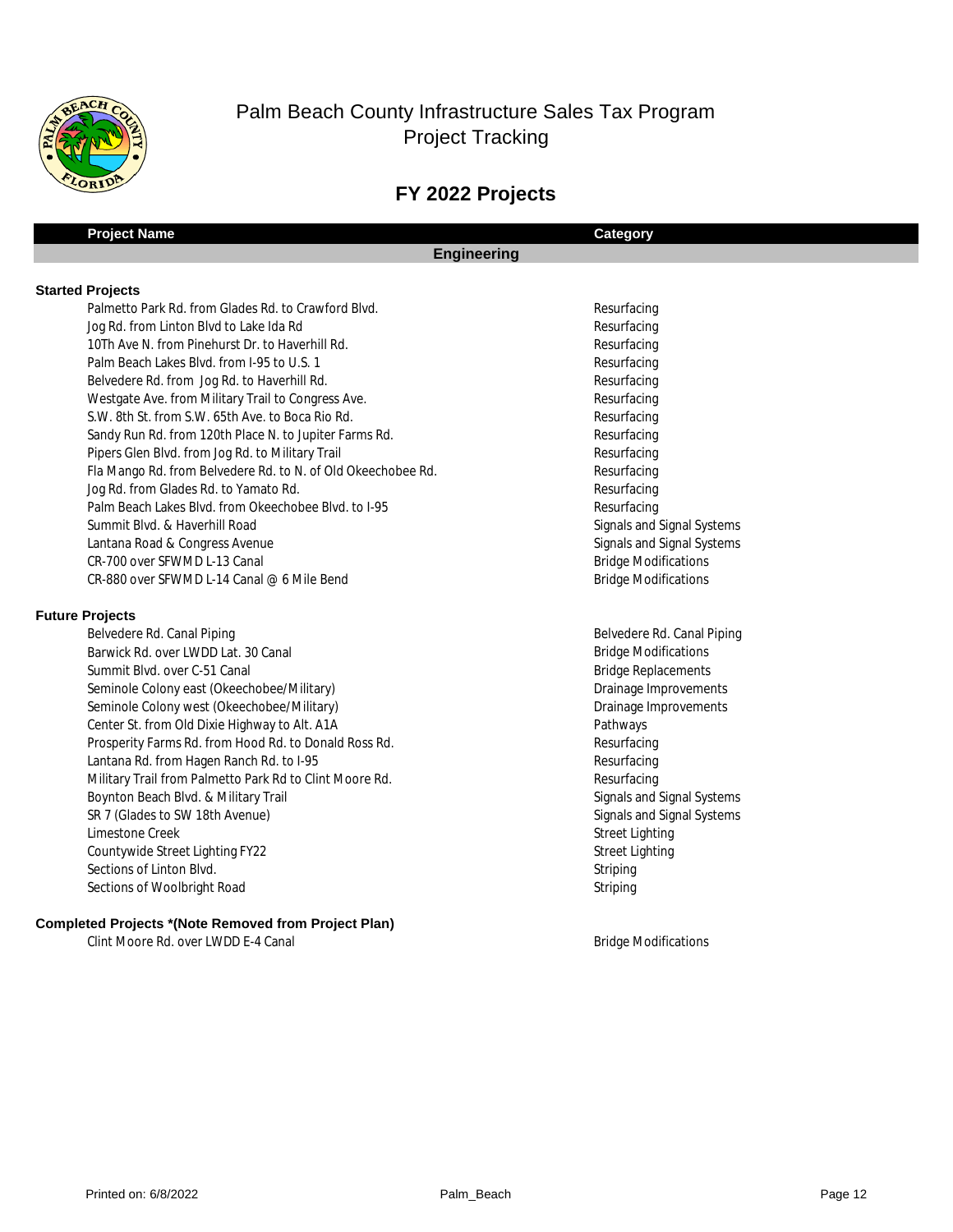

# **FY 2022 Projects**

| <b>Project Name</b>                                         | <b>Category</b>                      |  |  |  |
|-------------------------------------------------------------|--------------------------------------|--|--|--|
| <b>Facilities Development &amp; Operations</b>              |                                      |  |  |  |
|                                                             |                                      |  |  |  |
| <b>Started Projects</b>                                     |                                      |  |  |  |
| Government Center Renewal/Replacement                       | <b>General Government Facilities</b> |  |  |  |
| PBSO District 1 Substation and Marine Unit                  | Sheriff - FDO                        |  |  |  |
| <b>Future Projects</b>                                      |                                      |  |  |  |
| Courthouse Buildout and Renovations                         | Judicial                             |  |  |  |
| <b>Public Safety Equipment</b>                              | <b>Sheriff</b>                       |  |  |  |
| In car cameras                                              | Sheriff                              |  |  |  |
| <b>Completed Projects *(Note Removed from Project Plan)</b> |                                      |  |  |  |
| Judicial Partners Records Warehouse                         | Judicial                             |  |  |  |
| North County Substation                                     | Sheriff - FDO                        |  |  |  |